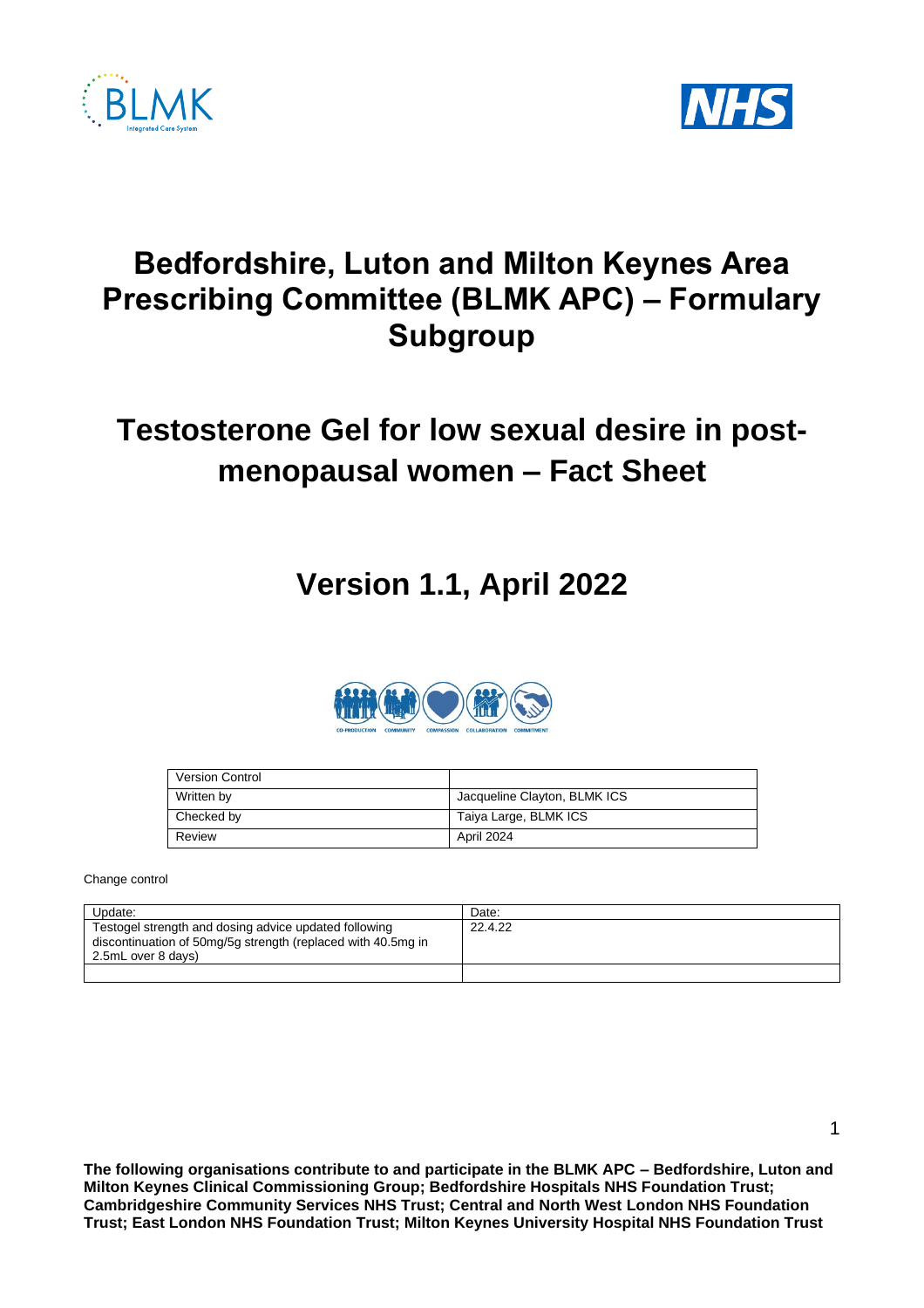### **Testosterone Gel for low sexual desire in post-menopausal women – Fact sheet**

### **Background**

The Bedfordshire, Luton and Milton Keynes (BLMK) Formulary Subgroup to the Area Prescribing Committee (APC) agreed the following recommendations in September 2021 (These recommendations have been ratified by the APC):

- The committee agreed that Testosterone gel (Testogel®/Tostran®) for treating the symptom of low sexual desire in post-menopausal women is added to both Joint Formularies in accordance with the recommendations included in NICE Guideline 23 i.e. if HRT alone is not effective.
- GPs may continue therapy after initiation and stabilisation by a clinician with expertise in the treatment of the menopause (Defined as a Consultant Endocrinologist/Gynaecologist or a Primary Care Clinician who has relevant experience and is clinically competent to prescribe).
- Notes to be added to each formulary to clarify the meaning of 'specialist' (see above).
- Fact sheet to be developed to assist GPs in taking over prescribing, including quidance regarding blood monitoring requirements and patient counselling.
- No prescribing until fact sheet developed and agreed.

#### **Formulary status:**

- Bedfordshire and Luton Amber
- Milton Keynes Amber 3

Further information relating to the use of testosterone gel for treating symptoms of low sexual desire in postmenopausal women can be accessed from the British Menopause Society (BMS) Tool kit. **[Click here](https://thebms.org.uk/wp-content/uploads/2020/04/08-BMS-ToolforClinician-Testosterone-replacement-in-menopause-APR2020.pdf)** to access it.

**[Click here](https://www.womens-health-concern.org/wp-content/uploads/2020/12/22-WHC-FACTSHEET-Testosterone-for-women-DEC2020.pdf)** for a patient information leaflet produced by the British Menopause Society

| <b>Medicine (Generic</b><br>and Brand name) | Testosterone gel (Testogel® or Tostran®)                                                                                                                                                        |  |
|---------------------------------------------|-------------------------------------------------------------------------------------------------------------------------------------------------------------------------------------------------|--|
| <b>Strength and</b>                         | Testogel® 40.5mg/2.5g transdermal gel in sachets                                                                                                                                                |  |
| formulation                                 | Tostran® 2% Gel in a canister containing 60g                                                                                                                                                    |  |
| Intended indication                         | Low sexual desire in postmenopausal women (administered on expert advice) -<br>NB this is an 'off label' use of testosterone gel.                                                               |  |
|                                             | For use as outlined in NICE Guideline 23 – Menopause: diagnosis and<br>management:-                                                                                                             |  |
|                                             | <b>Altered sexual function</b><br>1.4.8 Consider testosterone supplementation for menopausal women with low<br>sexual desire if HRT alone is not effective.                                     |  |
|                                             | The NICE Guidance also states:                                                                                                                                                                  |  |
|                                             | If a woman has menopausal symptoms, consider arranging referral to a<br>healthcare professional with expertise in menopause if:                                                                 |  |
|                                             | The women has persistent altered sexual function and hormonal and/or non-<br>hormonal, or non-drug treatments are ineffective:                                                                  |  |
|                                             | Seek specialist advice regarding the use of testosterone supplementation<br>(off-label use)<br>Consider referral for psychosexual counselling, depending on the<br>$\bullet$<br>woman's wishes. |  |
|                                             |                                                                                                                                                                                                 |  |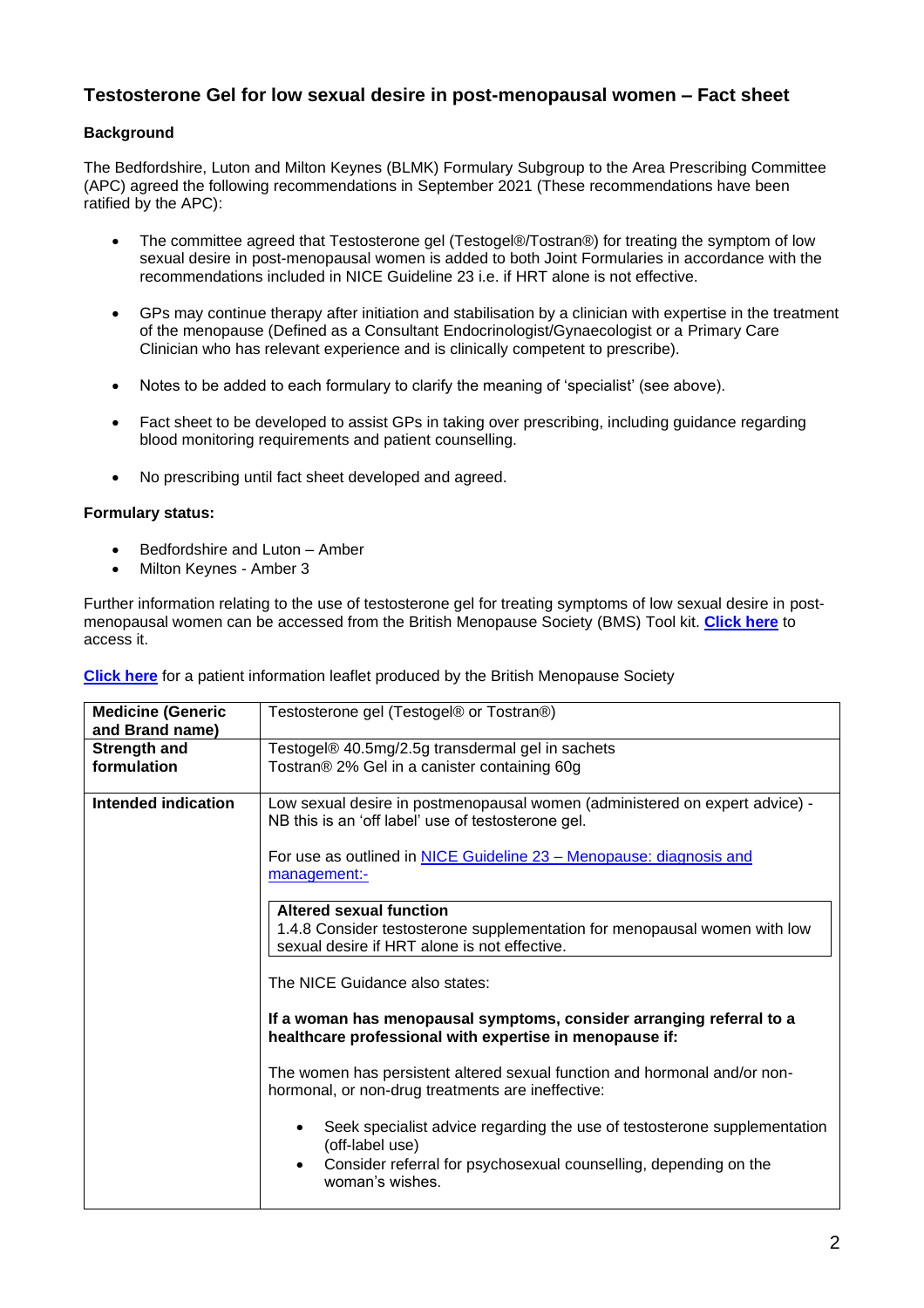| Safety and side<br>effects              | Testosterone is well tolerated in the short term - symptoms of androgen<br>$\bullet$<br>excess, such as hirsutism and acne, are common with testosterone therapy,<br>although these effects are often mild.                                                                                                                                         |
|-----------------------------------------|-----------------------------------------------------------------------------------------------------------------------------------------------------------------------------------------------------------------------------------------------------------------------------------------------------------------------------------------------------|
|                                         | If adverse effects are thought to be linked to testosterone gel usage, the<br>dosage used should be reduced or treatment stopped.<br>Where increased body hair occurs at the site of application - spread more<br>thinly, vary the site of application, reduce dosage.                                                                              |
|                                         | The safety of long-term testosterone therapy has not been established,<br>$\bullet$<br>particularly with regard to lipids, cardiovascular disease and breast cancer. It<br>should be noted that many of the clinical trials excluded women with<br>cardiometabolic risk.                                                                            |
| <b>When should</b>                      | • During pregnancy or breastfeeding                                                                                                                                                                                                                                                                                                                 |
| testosterone be<br>avoided or used with | • Active liver disease<br>. History of hormone sensitive breast cancer – off label exceptions to this may                                                                                                                                                                                                                                           |
| caution?                                | be agreed in fully informed women with intractable symptoms not responding<br>to alternatives                                                                                                                                                                                                                                                       |
|                                         | • Competitive athletes – care must be taken to maintain levels well within the<br>female physiological range<br>. Women with upper normal or high baseline testosterone levels / FAI.                                                                                                                                                               |
|                                         |                                                                                                                                                                                                                                                                                                                                                     |
| Dose and<br>administration              | <b>For Adults</b>                                                                                                                                                                                                                                                                                                                                   |
|                                         | Testogel®: Apply 40.5 mg over an 8 day period, the contents of a 2.5g sachet to<br>be divided for daily dosing and applied to non-hairy areas, such as the abdomen<br>or upper thighs.                                                                                                                                                              |
|                                         | Tostran®: Starting dose 1 metered pump or 0.5g = 10mg on alternate days. Each<br>canister should last 240 days                                                                                                                                                                                                                                      |
|                                         | The testosterone gel should be to applied to clean dry skin (lower abdomen/upper<br>thighs) and allowed to dry before dressing. Skin contact with partners or children<br>should be avoided until dry and hands should be washed immediately after<br>application. The area of application should not be washed for 2-3 hours after<br>application. |
|                                         | When treating low sexual desire /arousal it is also important that urogenital<br>tissues are adequately oestrogenised in women with vulvovaginal atrophy /<br>genitourinary syndrome of the menopause e.g. through use of vaginal oestrogen,<br>to avoid dyspareunia.                                                                               |
|                                         | Ref: British Menopause Society update on HRT supply Last updated: 12 April 2022<br>British Menopause Society update on HRT supply - British Menopause Society (thebms.org.uk)                                                                                                                                                                       |
|                                         | Ref - Testosterone replacement in menopause, tools for clinicians, British Menopause Society<br>Published February 2019<br>https://thebms.org.uk/publications/tools-for-clinicians/testosterone-replacement-in-menopause/                                                                                                                           |
|                                         | Ref - Electronic BNF - accessed 16/08/21 (and checked 11/10/21)<br>https://bnf.nice.org.uk/drug/testosterone.html#indicationsAndDoses                                                                                                                                                                                                               |
| <b>Patient monitoring</b>               | NICE Guideline 23 recommends that each treatment for short-term menopausal<br>symptoms should be reviewed:                                                                                                                                                                                                                                          |
|                                         | At 3 months to assess efficacy and tolerability.<br>Annually thereafter unless there are clinical indications for an earlier<br>review (such as treatment ineffectiveness, side-effects or adverse<br>events).                                                                                                                                      |
|                                         | The BMS recommends a 3-6 month trial of therapy. Duration of use should be<br>individualised and evaluated at least on an annual basis, weighing up pros and                                                                                                                                                                                        |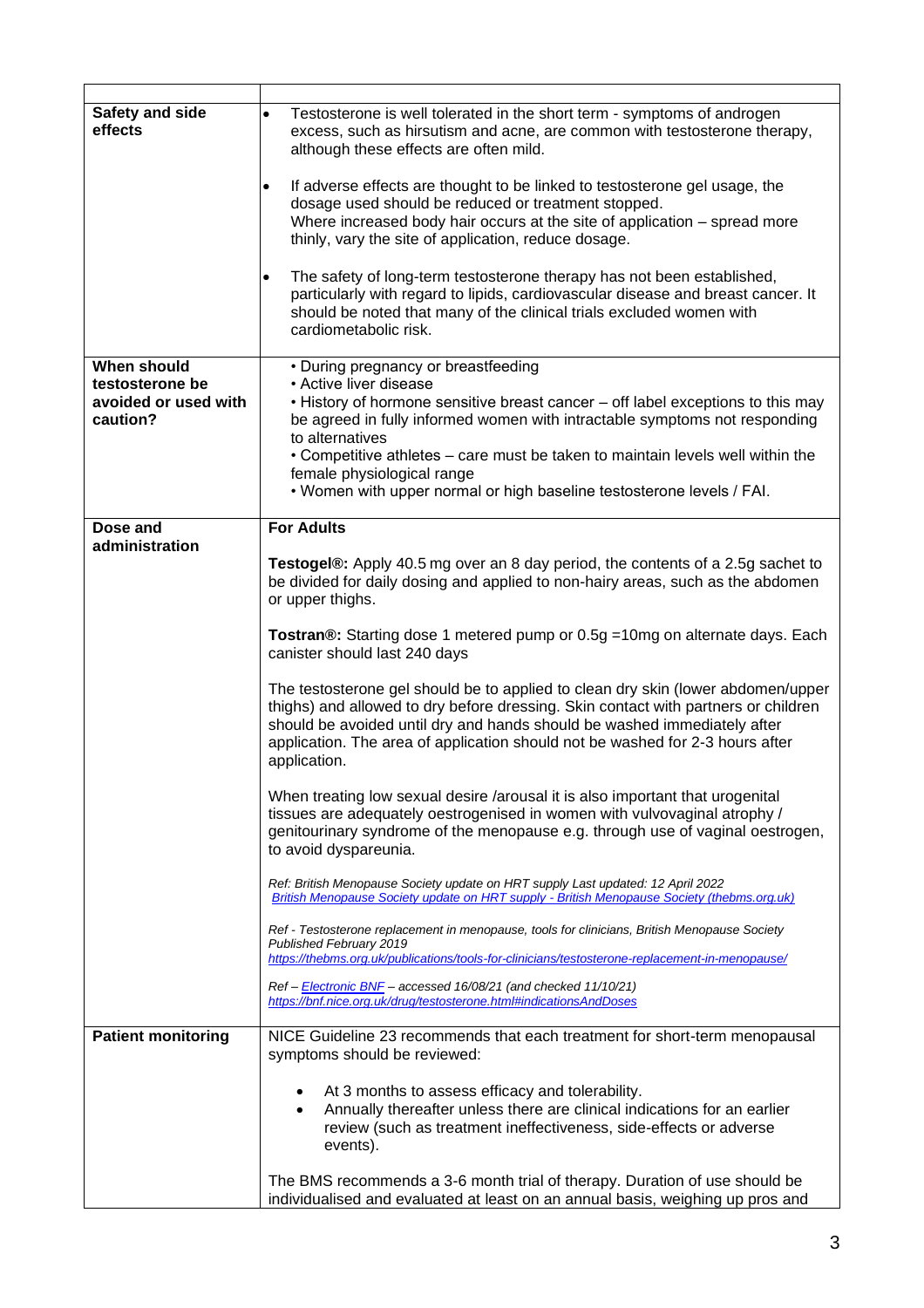|                                                                                                                     | cons according to benefits and risks, as per HRT advice from all menopause<br>societies.                                                                                                                                                                                                                                                                                                                                                                                                                                                                                                                                                                                                                                                                                                                                                                      |                                                                                                                                            |                                                                                                                        |               |
|---------------------------------------------------------------------------------------------------------------------|---------------------------------------------------------------------------------------------------------------------------------------------------------------------------------------------------------------------------------------------------------------------------------------------------------------------------------------------------------------------------------------------------------------------------------------------------------------------------------------------------------------------------------------------------------------------------------------------------------------------------------------------------------------------------------------------------------------------------------------------------------------------------------------------------------------------------------------------------------------|--------------------------------------------------------------------------------------------------------------------------------------------|------------------------------------------------------------------------------------------------------------------------|---------------|
| <b>Blood Test</b><br><b>Monitoring</b>                                                                              | Recommended<br><b>Monitoring</b>                                                                                                                                                                                                                                                                                                                                                                                                                                                                                                                                                                                                                                                                                                                                                                                                                              | <b>Total</b><br><b>Testosterone</b>                                                                                                        | <b>SHBG and FAI (Free Androgen</b><br>Index)<br>(*If locally available*)<br><b>Testosterone</b><br><b>Testosterone</b> |               |
|                                                                                                                     |                                                                                                                                                                                                                                                                                                                                                                                                                                                                                                                                                                                                                                                                                                                                                                                                                                                               |                                                                                                                                            | $< 1.7$ nmol/L                                                                                                         | $>1.7$ nmol/L |
|                                                                                                                     | Baseline (before<br>initiation of<br>therapy)                                                                                                                                                                                                                                                                                                                                                                                                                                                                                                                                                                                                                                                                                                                                                                                                                 | Yes                                                                                                                                        | Yes                                                                                                                    | Yes           |
|                                                                                                                     | After initiation or<br>increase in dosage                                                                                                                                                                                                                                                                                                                                                                                                                                                                                                                                                                                                                                                                                                                                                                                                                     | At 6 weeks, 6<br>months and 12<br>months, then<br>annually if stable<br>(every 6 months<br>if overuse<br>suspected)                        | No                                                                                                                     | Yes           |
|                                                                                                                     | After downward<br>dose titration<br>(if total<br>testosterone high,<br>even if no<br>androgenic side-<br>effects)                                                                                                                                                                                                                                                                                                                                                                                                                                                                                                                                                                                                                                                                                                                                             | At 2-3 weeks,<br>then at 3 months,<br>6 months and 12<br>months, then<br>annually if stable<br>(every 6 months<br>if overuse<br>suspected) | <b>No</b>                                                                                                              | Yes           |
|                                                                                                                     | *Local labs check SHBG automatically when Total Serum Testosterone >1.7<br>nmol/L*<br>References: The above information is based on two consensus guidance documents, the<br>International Society for the Study of Women's Sexual Health Clinical Practice Guideline for the Use<br>of Systemic Testosterone for Hypoactive Sexual Desire Disorder in Women' (The Journal of Sexual<br>Medicine, April 2021, https://www.jsm.jsexmed.org/article/S1743-6095(20)30982-6/fulltext) and<br>'Global Consensus Position Statement on the Use of Testosterone Therapy for Women' (J Clin<br>Endocrinol Metab. Sep 2019, https://www.ncbi.nlm.nih.gov/pmc/articles/PMC6821450/), and the<br>publication 'Testosterone replacement in menopause' (BMS, Feb 2019,<br>https://thebms.org.uk/publications/tools-for-clinicians/testosterone-replacement-in-menopause /) |                                                                                                                                            |                                                                                                                        |               |
| <b>Availability of Blood</b><br>test monitoring                                                                     | The relevant assays are available at both local Trusts. For Bedfordshire<br>Hospitals, the assays for Sex Hormone Binding Globulin (SHBG) and Free<br>Androgen Index (FAI - total testosterone/SHBG x 100) are not routinely carried<br>out if testosterone levels are requested.                                                                                                                                                                                                                                                                                                                                                                                                                                                                                                                                                                             |                                                                                                                                            |                                                                                                                        |               |
| <b>Prescribing and</b><br>monitoring<br><b>Responsibilities</b>                                                     | As patient assessment and selection is key, treatment should be initiated and<br>stabilised by an expert (Defined as a Consultant Endocrinologist/Gynaecologist or<br>a primary care clinician who has relevant experience and is clinically competent to<br>prescribe) in treatment of the menopause. GP to continue therapy after the<br>patient is stabilised on therapy, typically after a 6 month trial and conduct the<br>patient annual review (unless there are clinical indications for an earlier review).<br>All blood test monitoring (see above) will be undertaken by the clinician who is<br>prescribing for the patient.                                                                                                                                                                                                                      |                                                                                                                                            |                                                                                                                        |               |
| <b>Criteria for seeking</b><br>further<br>advice/referral back<br>to expert in the<br>treatment of the<br>menopause | The following are examples:<br><b>Adverse Drug Reaction</b><br>٠<br>$\bullet$                                                                                                                                                                                                                                                                                                                                                                                                                                                                                                                                                                                                                                                                                                                                                                                 | Advice on Blood test monitoring<br>Diagnosis of new complex medical conditions                                                             |                                                                                                                        |               |
| <b>Private to NHS Care</b>                                                                                          | As per the BLMK policy on Defining the Boundaries between NHS and Private<br>Healthcare, after recommendations from a private consultant/specialist, GPs<br>should only take on prescribing of testosterone Gel for low sexual desire in post-<br>menopausal women if the patient's clinical circumstances meet the initiation criteria                                                                                                                                                                                                                                                                                                                                                                                                                                                                                                                       |                                                                                                                                            |                                                                                                                        |               |